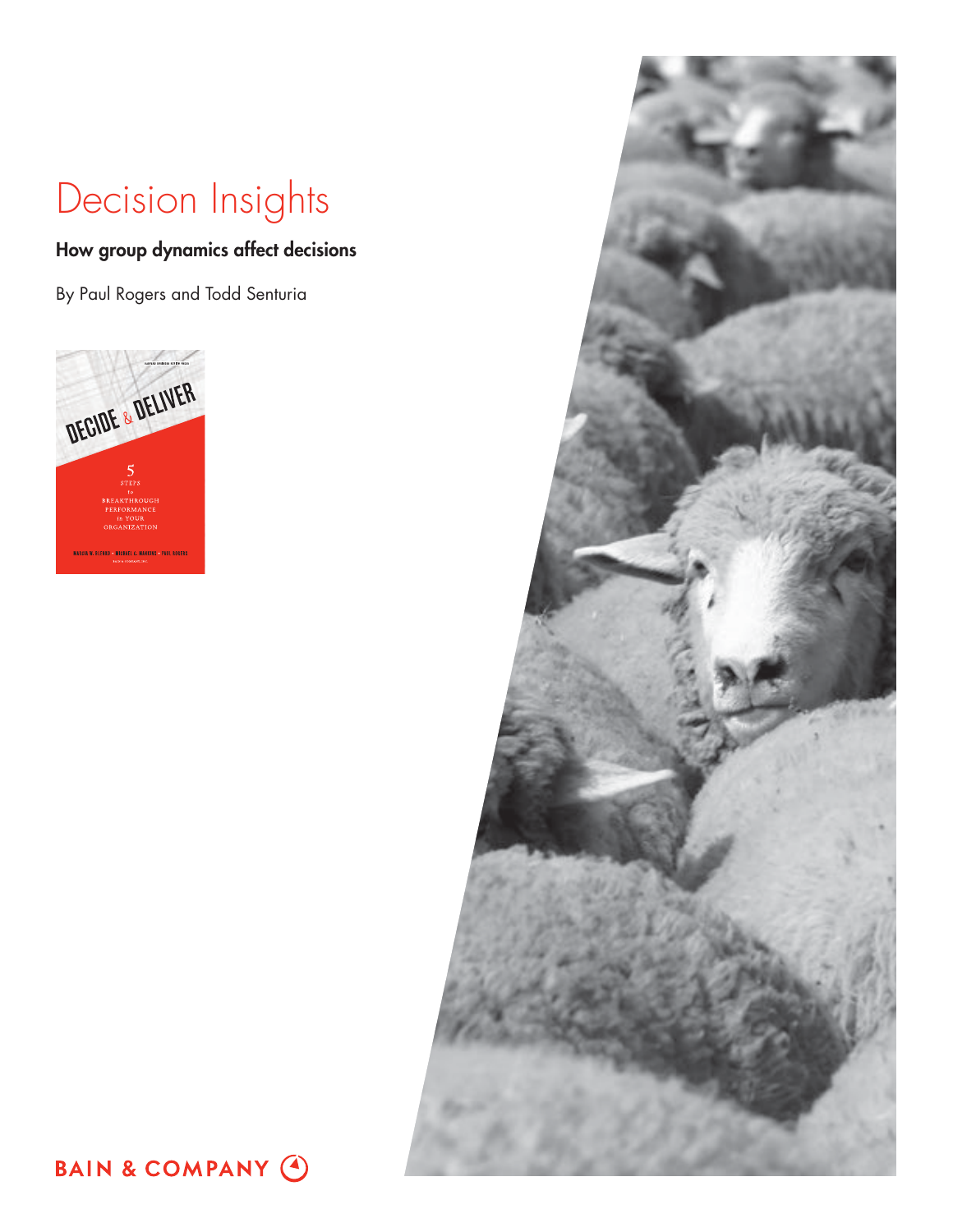How group dynamic affect decisions

We human beings don't always make good decisions. Our rational judgment is influenced not only by passions and emotions but also by built-in biases such as overconfidence in our own abilities (see our earlier article, "Why we behave—and decide—the way we do"). One big factor affecting the quality of decisions is whether a decision involves a group. Group dynamics can lead otherwise sensible individuals to make (or agree to) decisions they might not come to on their own.

At times the effects are positive, as when some group members help others overcome prejudices. But the dynamics of a group often have negative consequences. Since nearly every company relies on collective decision making in some contexts, executives need to be on the lookout for group biases and their undesirable results. Here are four common manifestations of the "group effect" and some suggestions about how to counter them:

**Conformity.** Many people go along with the group regardless of what they themselves might think as individuals. A famous experiment by psychologist Solomon Asch showed how powerful this effect is. Asked to choose which of three lines was the same length as a prototype line, nearly every subject chose correctly when acting alone. But then Asch put each subject into a group of several confederates, all of whom had been instructed to pick the wrong line on one of the "tests." Sure enough, almost 75% of the subjects agreed with the group at least once—even though many later confessed they knew the group's answer was wrong (see Figure  $\ell$ ).

In business, the tendency to conform often persuades dissenters to shut up rather than speak out. Warner Brothers, for example, invested \$50 million in the film adaptation of Tom Wolfe's best seller *The Bonfire of the Vanities*. The result: a hugely expensive box-office bomb. "Many people involved … had doubts about the casting choices and changes in the storyline, but they never voiced these doubts to the director," wrote Cabrillo College professor J. Dan Rothwell in a book on small-group communication. Meanwhile the director also had doubts "but because no dissent was voiced, he convinced himself that he had made the correct decisions."

**Group polarization.** You'd think that a group would tend to moderate individual points of view. In fact, the opposite often occurs: In a phenomenon known as group polarization, deliberation can intensify people's attitudes,

leading to more extreme decisions. A study of US federal judges, for example, found that judges working alone took a relatively extreme course of action only 30% of the time. When they were working in groups of three, this figure more than doubled, to 65%.

The business implications? Imagine a company's investment committee. If it's composed of people with a generally cautious outlook, the group may make decisions that avoid risk altogether—or vice versa. Or imagine a go/nogo product-development decision. If group members making the decision are inclined toward innovation rather than conservatism, they may collectively decide to throw caution to the winds. A public example of group polarization may have occurred in 2013 in the US, when opposition to the Affordable Care Act led a group of Republicans in the House of Representatives to shut down the US government in hopes of forcing negotiations over the act's implementation. "From decades of empirical research, we know that when like-minded people speak with one another, they tend to become more extreme, more confident and more unified—the phenomenon known as group polarization," wrote Harvard Law School



Which line matches the one on the left?



Nearly 75% gave an "obviously wrong" answer when surrounded by confederates who chose an incorrect answer

Source: Bain & Company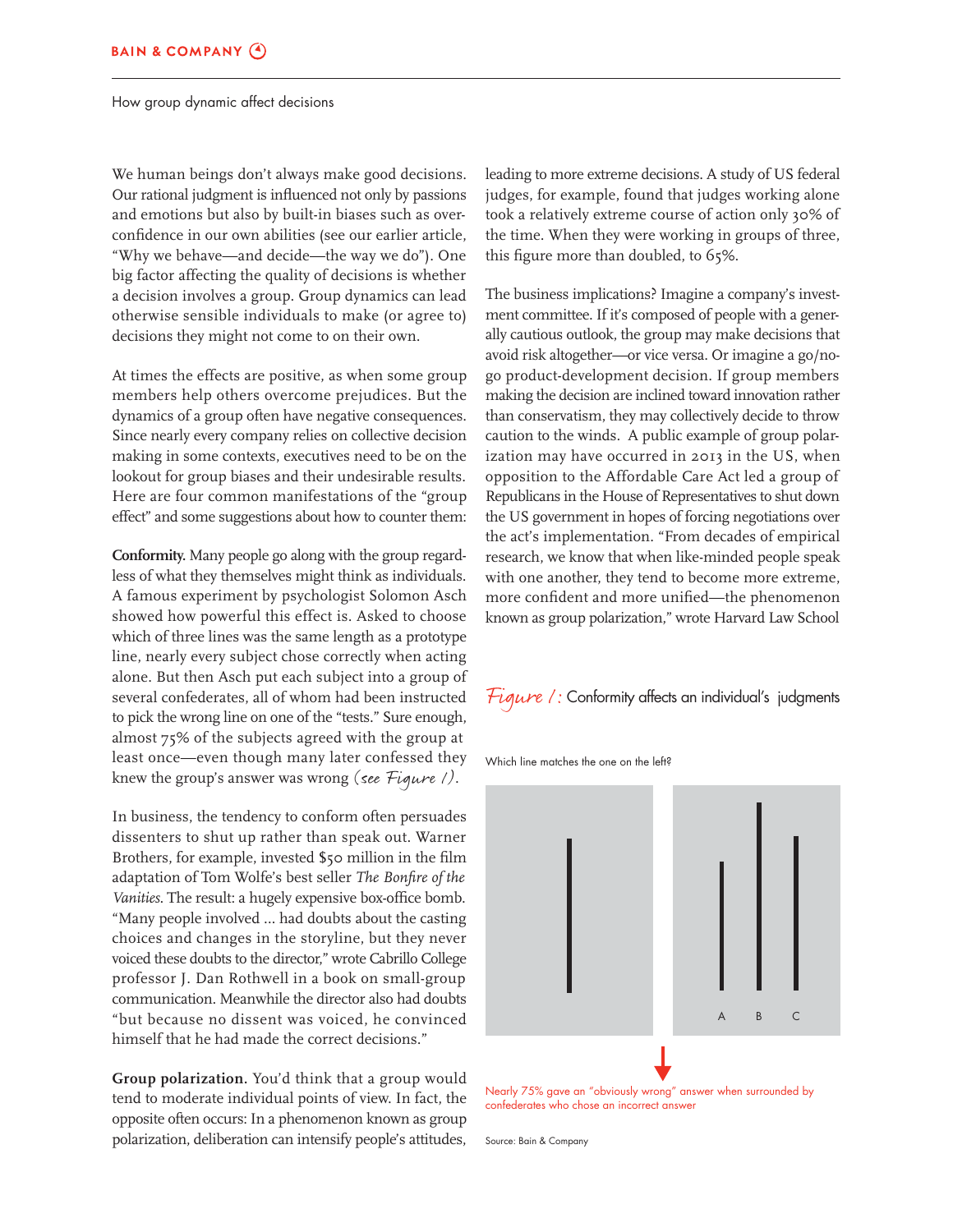How group dynamics affect decisions

Professor Cass R. Sunstein in an analysis of the shutdown. "If you're in a group whose members think the Affordable Care Act is horrible, you'll hear many arguments to that effect and very few the other way. After a lot of people have spoken, [the act] will seem much worse than merely horrible; it might be taken as a menace to the republic."

**Obedience to authority.** Every Psychology 101 student learns of Stanley Milgram's classic experiment in which test subjects obeyed instructions to administer electric shocks to other "subjects"—actually confederates pretending to be shocked—even when the harm seemed extreme. Though businesses depend on employees to carry out their supervisors' instructions, executives should find this particular group dynamic disturbing. A company suffers when subordinates never challenge their superiors' decisions. Take the worst commercial aviation incident in history: In 1977 a KLM plane attempted to take off from Tenerife airport while a Pan Am plane was on the runway. Official investigation concluded that the senior KLM pilot had taken off without clearance as a result of communication problems, including the reluctance of other crew to challenge his decision to go. The "captain was always right" effect was cited as a principal cause in the official report on the incident.

**Bystander effect.** As social psychologists have long known, people are far more likely to aid a victim in distress or report an apparent emergency if they are alone than if other people are around. One reason: If you're uncertain what to do, you're likely to take your cues from other people whenever possible.

The bystander effect crops up in a variety of business contexts. Employees might be expected to report safety violations, for example—but if some people ignore a dangerous situation, others are likely to do so as well. Barings Bank was brought down in 1995 by the unauthorized trading of head derivatives trader Nick Leeson in Singapore. Afterwards, investigators found that several internal and external reports had drawn attention to the fact that someone in Leeson's position could conceal losses. Yet "individuals in a number of different departments failed to face up to, or follow up on, identified problems," according to an *MIT Sloan Management Review* article.

Good organizational practices can help counter the ill effects of group dynamics. The most important key is to locate decision roles and accountabilities with specific individuals. An individual who is publicly responsible for a given decision is less likely to be swayed by group polarization. And someone who has public responsibility for offering input can't easily take refuge in mindless conformity or in the role of a bystander.

Companies can put plenty of other tools to good use as well, including:

- *Devil's advocate.* A person or team charged with taking the less popular side of an issue can help guard against mindless conformity.
- *Diversity in decision-making meetings.* People from different functions or with different backgrounds may help counter conformity and group polarization.
- *Advance collection of opinions.* Asking for input in advance often counters the tendency of a group to reach more extreme positions.
- *A forum for direct communication with senior management.* People who disagree with an action but are afraid to say so can use back channels to communicate their concern.
- *An "at-cause" attitude.* A culture that fosters what we call an at-cause approach encourages everyone to assume personal responsibility for group decisions.

Nobody can put an end to group dynamics, and anyway the output of a group is often more positive than you would expect. But companies that actively compensate for the negative effects will make better decisions, on average, than those that fail to do so.

**Paul Rogers is a partner with Bain & Company based in London and founder of the firm's Global Organization practice. Todd Senturia is a Bain partner based in Los Angeles.**